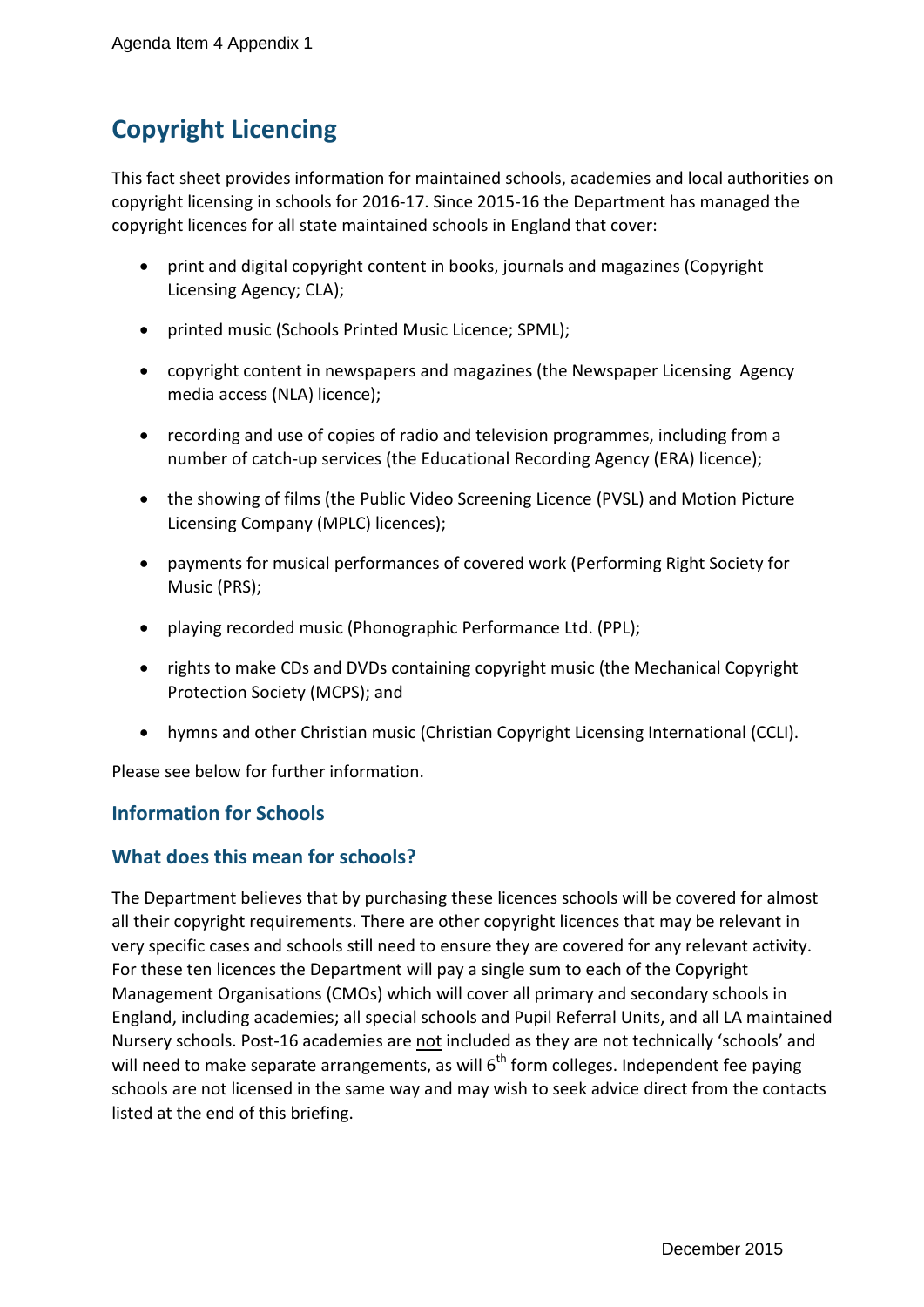The licences covered by the central arrangements are:

- 1 **The Copyright Licensing Agency licence**. This gives you the right to:
	- Photocopy books, magazines and journals published in the UK and 30 other countries giving your school access to a wide choice of published information
	- Make digital copies by scanning or re-typing for distribution to pupils, parents, teachers or governors, from titles published in the UK and USA plus a growing number of other countries
	- Make copies of content from digital material including CD ROMs, electronic workbooks, online journals and included websites
	- Use copies with digital whiteboards, VLEs and presentation software programs
	- Copy photographs, illustrations, charts or diagrams where they are included in an article or an extract

2 **The School Printed Music licence**. This covers the copying and distribution of a school's sheet music to school members for curricular uses and for those extracurricular activities that are not Collective Worship.

The licence permits schools to legally make copies of sheet music by any of the following means:

- 1. Photocopying
- 2. Scanning
- 3. Score-writing software programs
- 4. Notation by hand
- 5. Posting on a school VLE

The licence also allows the adaption of the musical work so that it can be performed by any instrumental and vocal arrangements that your school wishes to use.

3 **The Newspaper Licensing Agency Schools licence**. This permits the copying of content from national, regional and local newspapers and certain news websites.

4 **The Educational Recording Agency licence**. This allows educational establishments to record radio and television broadcasts received in the UK and to access copies of such recordings on agreed terms. Teaching staff can also access and download material on a number of on demand catch-up services including BBC iPlayer, 4OD, Five On Demand and ITV Player. The recordings can then be retained, stored and copied for educational purposes at the licensed establishment. It also allows an educational establishment to enable students to access licensed recordings and clips from them when they are working off site and connected to the school's site.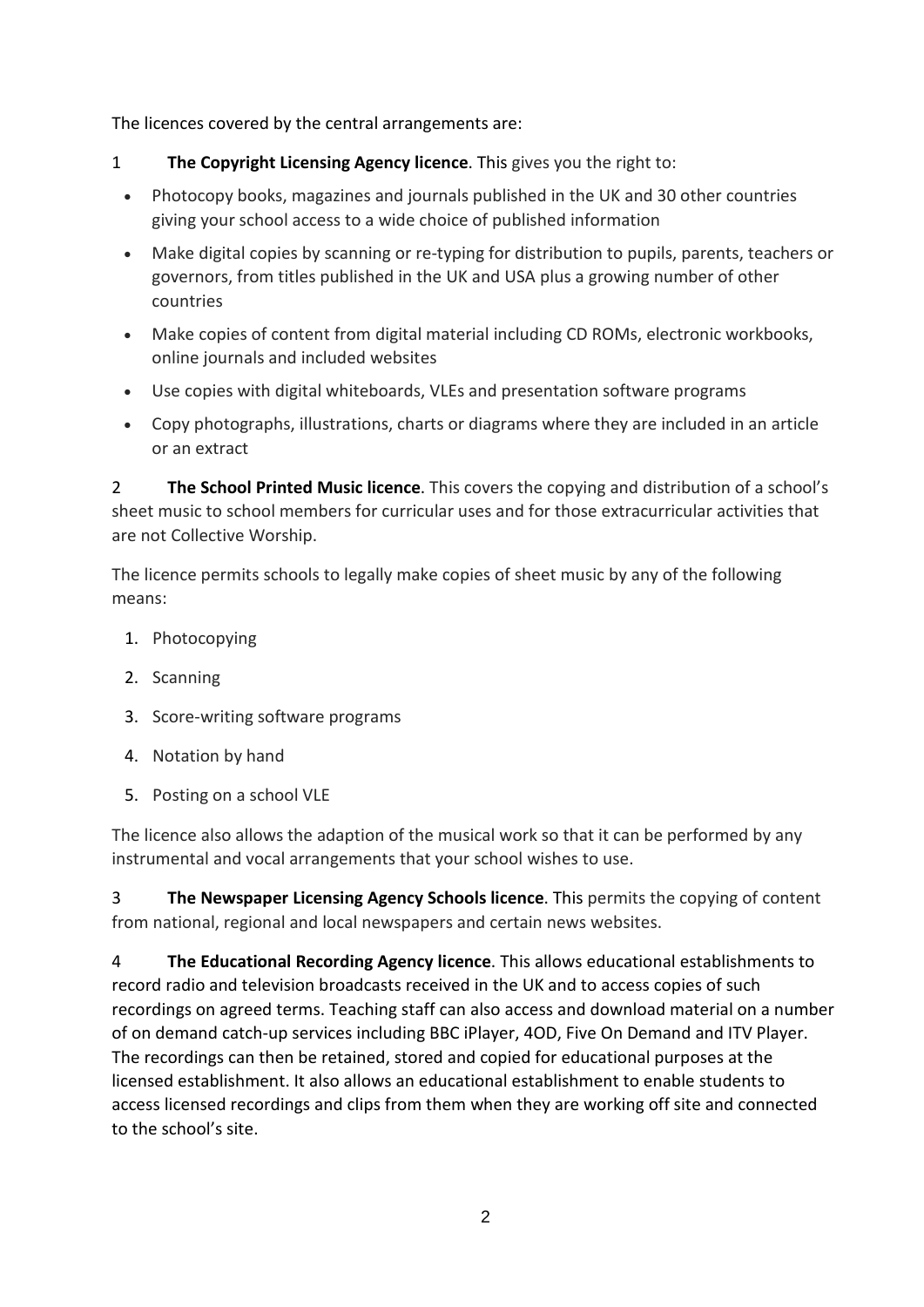5 **The Public Video Screening licence**. This is issued by Filmbank Distributors Limited who represent all of the six major Hollywood studios in the education sector, (Warner Bros. Sony Pictures, Disney, 20th Century Fox, Universal, Paramount Pictures) and many other leading Hollywood, Bollywood and Independent film studios and distributors including MGM, Lionsgate, Miramax and Entertainment Film. The PVSL is required where schools screen films from studios participating in the PVSL scheme on their premises for entertainment purposes. Under the PVSL scheme schools are able to screen films on DVDs that have been purchased or borrowed from legitimate UK outlets during the term of the licence. The PVSL does not cover screenings for commercial or fundraising purposes, i.e. where a charge is made either directly or indirectly (e.g. selling tickets to screenings). In these circumstances please contact Filmbank directly via [info@filmbank.co.uk](mailto:info@filmbank.co.uk) who can provide you with a licence for this type of screening.

6 **The Motion Picture Licensing Company licence**. The MPLC licence is similar to the PVSL in that it allows for the non-educational screening of films on the premises of an educational establishment. MPLC represents represent over 400+ film and TV producers and distributors from major Hollywood studios to independent and foreign producers. Examples of the studios whose work is licensed by MPLC are National Geographic; the Discovery Channel; and the studios that own the rights to Bob the Builder and Angelina Ballerina. The MPLC licence does not cover: commercially advertising the film title outside of the school; making a charge to view the film ; using DVDs or downloads that are not a legal copy of the film or outdoor screenings. If a school does wish to commercially advertise and/or make a charge to view a film, then they should apply for a separate Single Screening MPLC Movie Licence. For further information please visit: <http://www.themplc.co.uk/page/film-club-1>

7 **The Performing Right Society licence.** The PRS licence covers performances of copyright music (including any associated words) which is controlled by The Performing Right Society Limited (PRS for Music) or by any of the societies in other countries with which PRS for Music is affiliated.

8 **The Phonographic Performance licence.** The PPL licence is a collective licence authorising a school to play in public, or broadcast, all of its members' recorded music or music videos in the UK. Collective licences can also cover the copying of recorded music and music videos for certain purposes. Typical uses in a school would be: discos/end of term parties; telephone system music on hold; playing a record / radio / tape / CD / digital music player; school fetes (where music is being played) and Dance/Aerobics classes for students and staff only. The two licences are required by every school.

9 **The Mechanical Copyright Protection Society licence.** The MCPS 'Limited manufacture' licence covers the use of music in DVDs and CDs produced by the school and sold to parents, e.g. by the PTA, to raise funds for the school. The licence provides the right for all schools to make and sell up to 1,000 copies a year of DVDs or CDs containing music.

10 **The Christian Copyright Licensing International licence.** CCLI administers two licences. The Collective Worship Copyright Licence (CWCL) permits schools to type song words into a computer and store them for later use, e.g. to create a song words database for use with their song projection software; to create service sheets and hand-outs for pupils and staff; to create OHP acetates; and to audio/video record music from services for those unable to attend, or as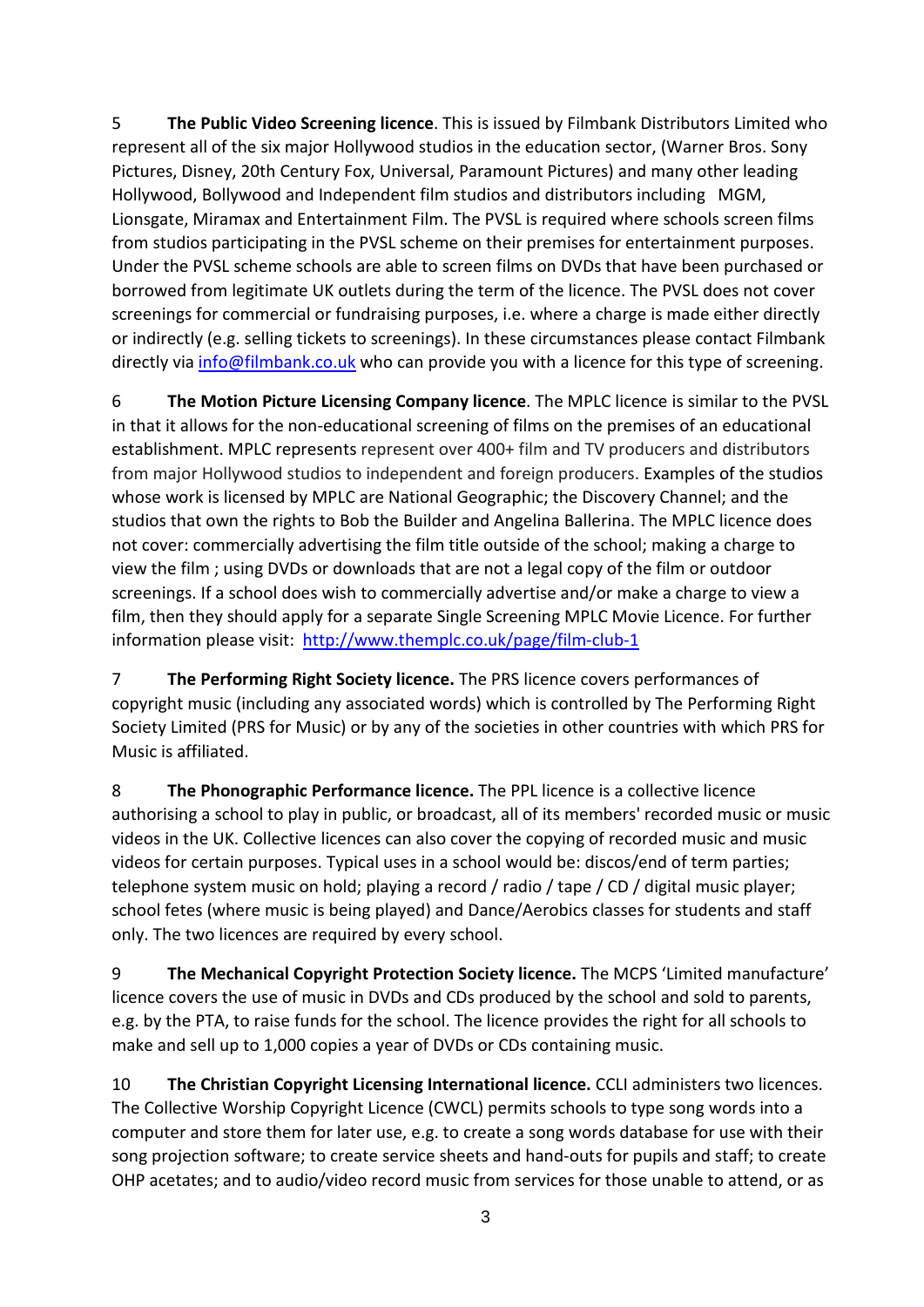a keepsake. The Collective Worship Music Reproduction Licence (CWMRL) is supplementary to the CWCL. It permits schools to photocopy the words and music of hymns and worship songs directly from music publications and also to make customised arrangements of music for pupils using transposing instruments (typically wind and brass instruments).

These licences are required either by all or by the vast majority of schools and there will be no way for schools to 'opt out' of the licences.

# **Am I Covered for Images used on my Website?**

Although the copyright licences offer a high degree of protection it remains the responsibility of the school, as the licence holder, to ensure that they are covered. This is particularly so in the case of images used on websites, where the school might find itself having to pay a fee if it has used an image not covered by a copyright licence. If a compliance service contacts you regarding breached copyright, you need to a) ensure the company is legitimately acting on behalf of the copyright owner and b) reach an agreement with them. This could be as simple as agreeing to remove the image or paying a reasonable amount for it, or both.

The best starting point is that no image is copyright free - this may include photos, drawings, graphical images, clipart, etc.. For images in popular software, or some image libraries (sometimes through payment of subscription) the software owner waives any copyright restrictions, otherwise you may be able to get written permission of the copyright owner.

The CLA have a tool to check whether you can copy from a particular publication under the terms of your CLA licence. This can be found at: [http://permissions.cla.co.uk/titlesearch.html.](http://permissions.cla.co.uk/titlesearch.html)

# **Can I use YouTube under the ERA Licence?**

Materials directly accessed from YouTube are not supported by the ERA Licence. The Terms and Conditions of YouTube refer to 'personal use only' and do not address the non-commercial educational use of ERA Repertoire that is permitted under the ERA Licence when sourced as otherwise permitted by the ERA Licence.

Users do need to look at the terms and conditions which YouTube apply to their services. The Terms are published on YouTube websites. An example can be found here:<https://www.youtube.com/t/terms>

If the short films that the school is interested in using have previously been shown on television and could have been recorded off-air at the time of transmission (since the ERA Licence launched in 1989) it may be that an "ERA Recording" of the films can be accessed if the school can access one of the exchanges on which the recordings are stored and labelled as ERA Recordings for curricular use, using services such as ClickView.

For further information about this, please contact ERA direct a[t era@era.org.uk](mailto:era@era.org.uk)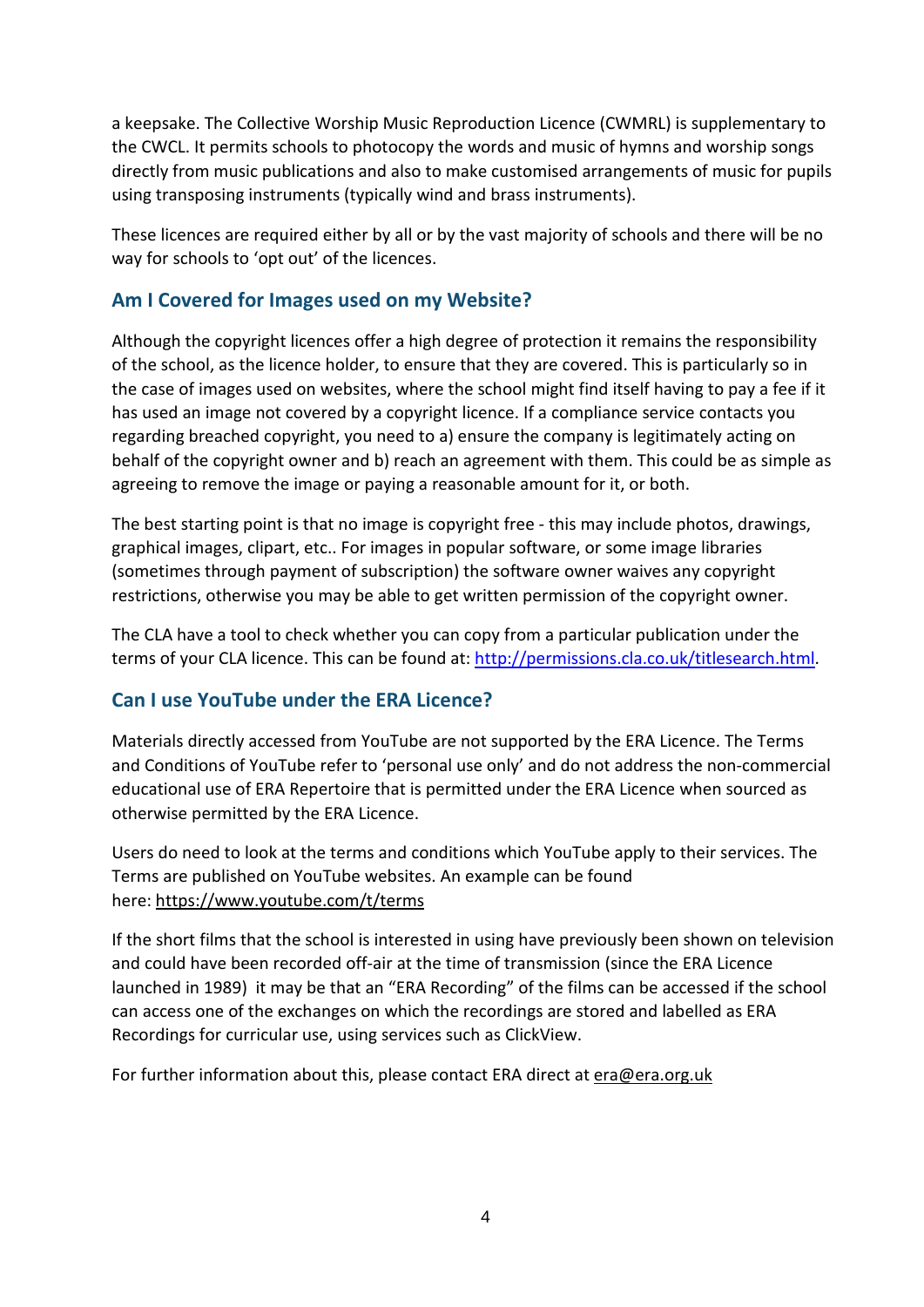## **Who is the licensee?**

The agreements between the DfE and the CMOs simply covers the administration of the licences. Each education establishment is a Licensee and as such responsible for ensuring that the terms and conditions of the licenses are adhered to by their staff.

### **Where is my licence?**

If you require a copy of your licence, please contact the individual copyright management organisations below.

#### **Information about what the licences cover**

**What is the SPML and what content is covered?** 

<http://schools.cla.co.uk/your-cla-schools-licence/schools-printed-music-licence/>

**What is the CLA Licence and what content is covered?**

<http://schools.cla.co.uk/your-cla-schools-licence/what-can-be-copied/>

**What is the NLA Licence and what content is covered?**

<http://schools.cla.co.uk/about-your-licences/nla-schools-licence/nla-licence-documents/>

**What is the ERA Licence and what content is covered?**

General information about the ERA Licence is at: [www.era.org.uk](http://www.era.org.uk/)

**What is the PVSL and what content is covered?**

For more information on the PVSL see [www.filmbank.co.uk/pvsleducation](http://www.filmbank.co.uk/pvsleducation)

For a list of studios participating in the PVSL scheme go to: <http://www.filmbank.co.uk/pvslstudios>

**What is the MPLC licence and what content is covered?**

<http://www.themplc.co.uk/page/channel-overview-schools>

**What is the PRS licence and what content is covered?**

<http://www.prsformusic.com/SiteCollectionDocuments/PPS%20Leaflets/Schools%20leaflet.pdf>

**What is the PPL licence and what content is covered?**

<http://www.copyrightandschools.org/>